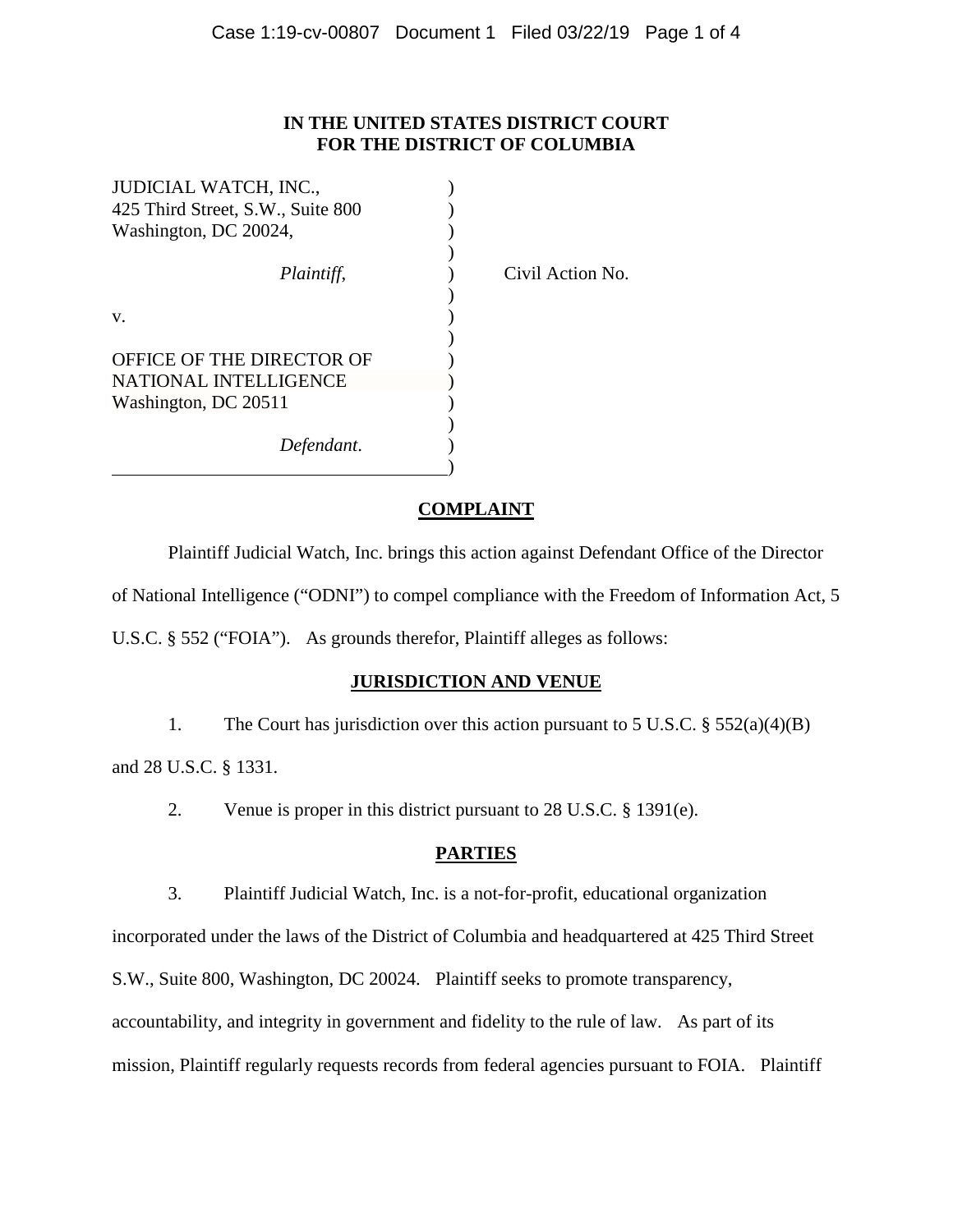analyzes agencies' responses to its requests and disseminates both its findings and the requested

records to the public to inform them about "what their government is up to."

4. Defendant ODNI is an agency of the United States Government. The ODNI has

possession, custody, and control of records to which Plaintiff seeks access. The ODNI is

headquartered in Washington, DC 20511.

# **STATEMENT OF FACTS**

5. On July 13, 2018, Plaintiff submitted a FOIA request to the ODNI via e-mail,

seeking access to the following:

**Any and all records regarding, concerning, or related to the meeting between Intelligence Community Inspector General (ICIG) official Frank Rucker, ICIG attorney Jeanette Macmillian, former Federal Bureau of Investigation Deputy Assistant Director Peter Strzok, and other[s] regarding security threats associated with the private e-mail server utilized by former Secretary of State Hillary Clinton. This request includes, but is not limited to, the following:**

• **Any and all reports, notes, briefing materials, presentations, or similar records created in preparation for, during, and/or pursuant to the meeting.**

• **Any all Any and all related records of communication between any official, employee, or representative of the ICIG and any other individual or entity.**

**For purposes of clarification, the meeting in question was referenced by Rep. Louis Gohmert during the testimony of Mr. Strzok at a House of Representatives hearing on July 12, 2018.**

6. The ONDI responded by letter dated August 21, 2018 that it received Plaintiff's

FOIA request on July 17, 2018 and it had "initiated searches for records responsive to

[Plaintiff's] request." The August 21, 2018 letter was the last communication Plaintiff received

from Defendant about the subject request.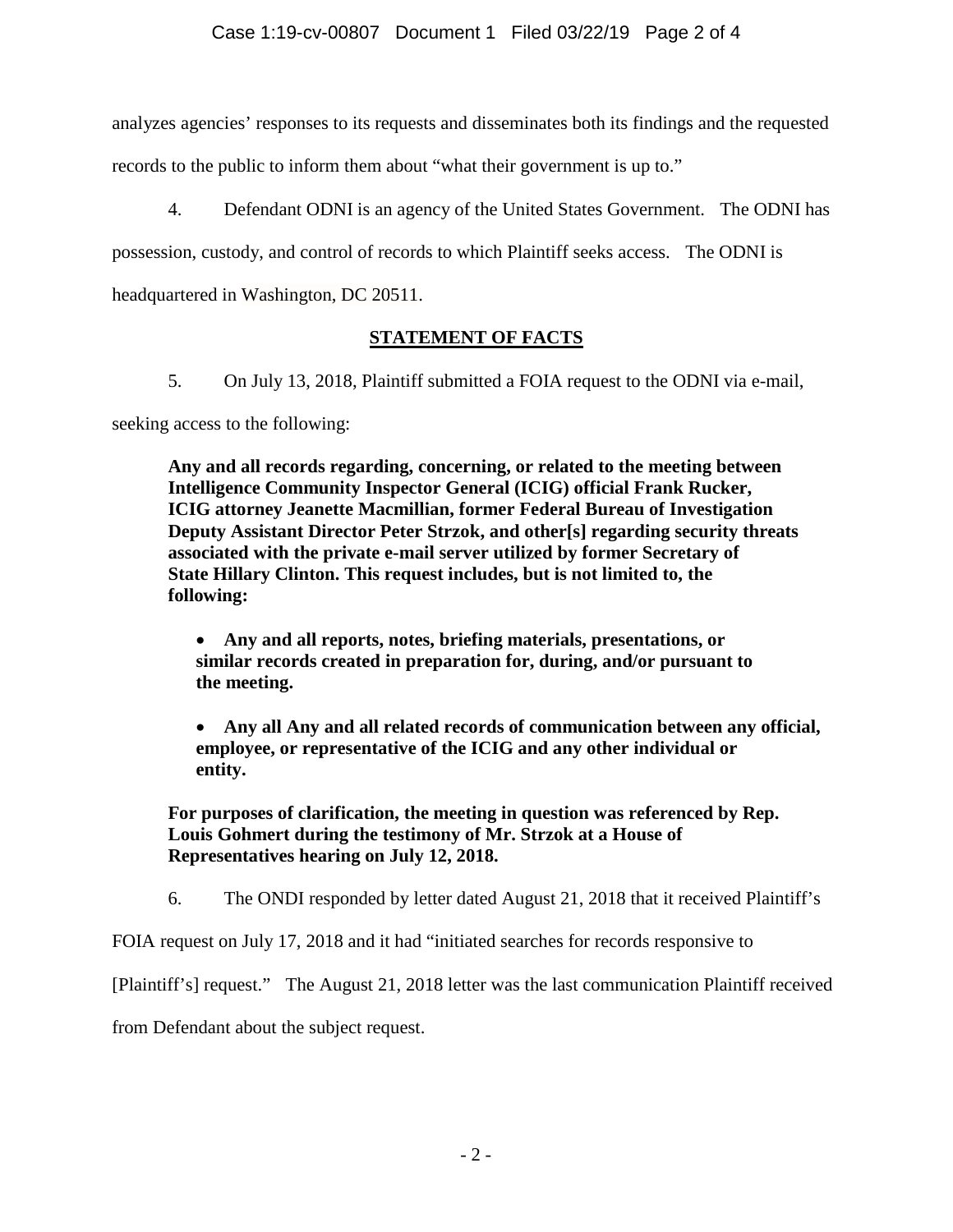#### Case 1:19-cv-00807 Document 1 Filed 03/22/19 Page 3 of 4

7. Pursuant to 5 U.S.C. § 552(a)(6)(A)(i), the ODNI was required to determine whether to comply with Plaintiff's request within (20) working days after its receipt of the request and to notify Plaintiff immediately of its determination, the records thereof, and the right to appeal any adverse determination. At the very latest, the ODNI's determination was due by September 19, 2018.

8. As of the date of this Complaint, the ODNI failed to: (i) produce the requested records or demonstrate that the requested records are lawfully exempt from production; (ii) notify Plaintiff of the scope of any responsive records Defendants intends to produce or withhold and the reasons for any withholdings; or (iii) inform Plaintiff that it may appeal any adequately specific, adverse determination.

### **COUNT I (Violation of FOIA, 5 U.S.C. § 552)**

9. Plaintiff realleges paragraphs 1 through 8 as if fully stated herein.

10. Plaintiff is being irreparably harmed by reason of Defendant's violations of FOIA, and Plaintiff will continue to be irreparably harmed unless Defendant is compelled to comply with FOIA.

11. To trigger FOIA's administrative exhaustion requirement, Defendant was required to determine whether to comply with Plaintiff's request within the time limits set by FOIA. Accordingly, the ODNI's determination was due at the very latest by September 19, 2018. By this date, Defendant was required to: (i) gather and review the requested documents; (ii) determine and communicate to Plaintiff the scope of any responsive records Defendant intended to produce or withhold and the reasons for any withholdings; and (iii) inform Plaintiff that it may appeal any adequately specific, adverse determination. *See*, *e.g.*, *Citizens for* 

- 3 -